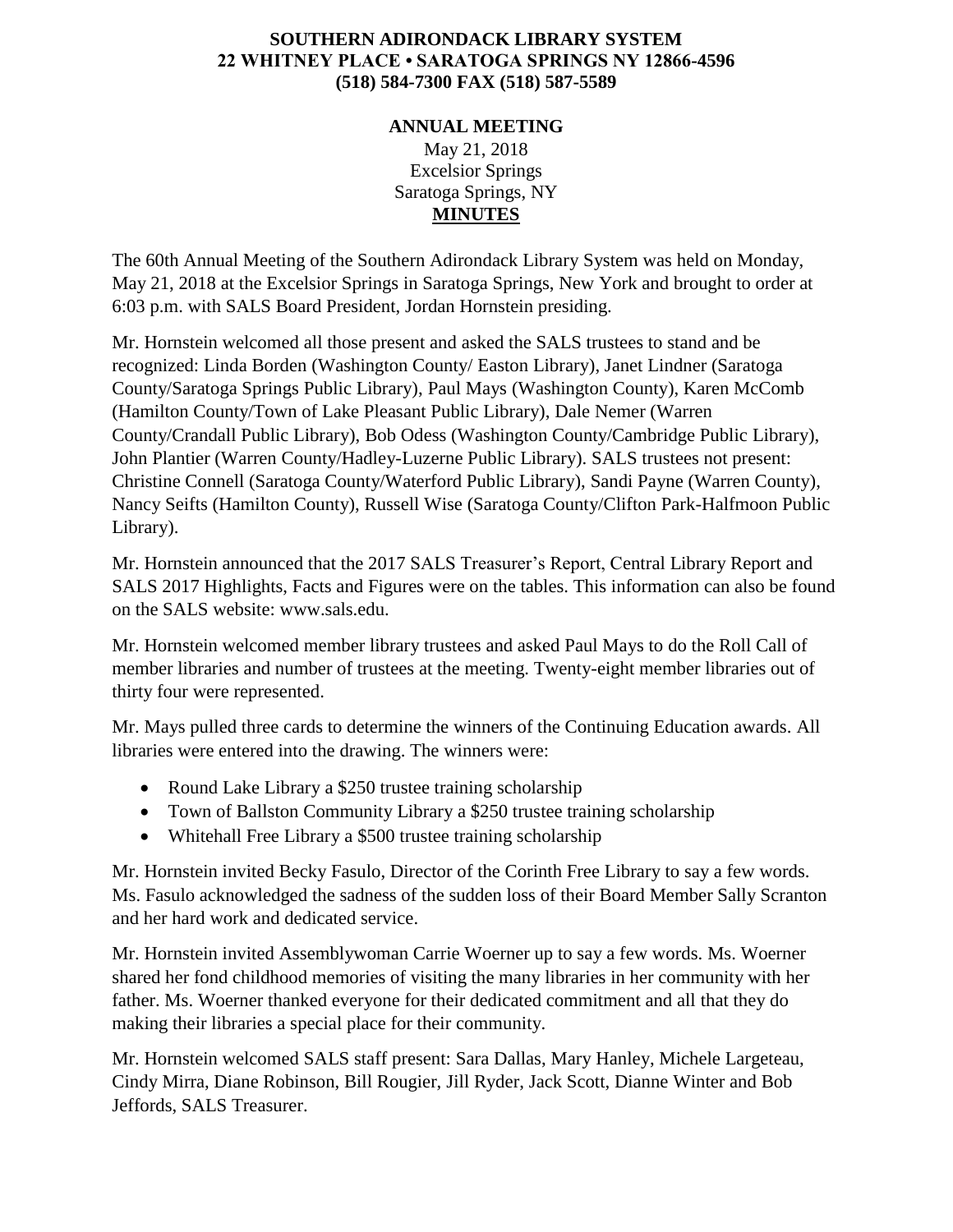Mr. Hornstein welcomed guests Assemblywoman Mary Beth Walsh, Assemblywoman Carrie Woerner, Mechanicville Mayor Dennis Baker and M.R. Poulopoulos, singer-songwriter.

Mr. Hornstein asked Linda Borden, Representing the Library Services Committee, to present the Library Program of the Year Award to:

Mechanicville District Public Library for Farmer's Market/Community Garden Program.

The Mechanicville District Public Library's goal for this program was to partner with local farmers, makers and organizations to provide an alternative place for the community to shop for healthy food, items and bring about community partnerships. The staff wanted to show its community that the library is there for them not just in books, CDs, and DVDs, but that the library is a vital piece of everyday life. Vendors ranging from local syrup to wood crafts filled spaces at no cost, attracting an average of 400 people each of the 17 Monday markets. A partnership with the Saratoga County Office of the Aging enabled lower income residents to make purchases at the market with their benefit cards, and a partnership with The Lions Club, Saratoga Sod, and local police department resulted in six raised bed gardens, the 30-pound bounty from which was donated to the local food bank.

Mr. Hornstein acknowledged three SALS Staff Awards to:

- Mary Hanley for 20 years of service
- Bill Rougier for 20 years of service
- Sara Dallas for 15 years of service

Mr. Hornstein asked Dale Nemer, Chair of the Nominating Committee, to announce the Election of Trustees to fill the vacancy for Warren County, Washington County and Saratoga County. Ms. Nemer shared that all member libraries were notified of the search process for a trustee from Warren, Washington and Saratoga Counties for a term specified in memos set to each member library board president. The "Notice of Annual Business Meeting" sent April 11<sup>th</sup> informed every member library trustee of the candidates. The following candidates have agreed to serve if nominated, and whose term will expire May, 2023:

- For Warren County: Elaine Cowin for her first five year term.
- For Washington County: Carol Kuhr for her first five year term.
- For Saratoga County: Janet Lindner for her first five year term.

Brief biographical information about these nominees were provided in the April  $11<sup>th</sup>$  notice. Ms. Nemer asked if there were other nominations from the floor. Hearing none, she instructed the secretary to cast one ballot for the person nominated by the Trustee Nominating Committee who is hereby elected by acclamation by the trustees of the member libraries of the Southern Adirondack Library System.

Mr. Hornstein asked Bob Jeffords, Treasurer of the SALS Board, to recognize two outgoing SALS Trustees. Mr. Jeffords with honor and sadness recognized Sandi Payne, Warren County for her ten years of dedicated service and Paul Mays for his tireless leadership roles on numerous committees for 11 years of service. Mr. Jeffords presented Mr. Mays with a gift of appreciation and resolutions from the SALS Board and Senator Betty Little.

Mr. Hornstein invited Assemblywoman Carrie Woerner to come up. Ms. Woerner presented Mr. Mays with a proclamation.